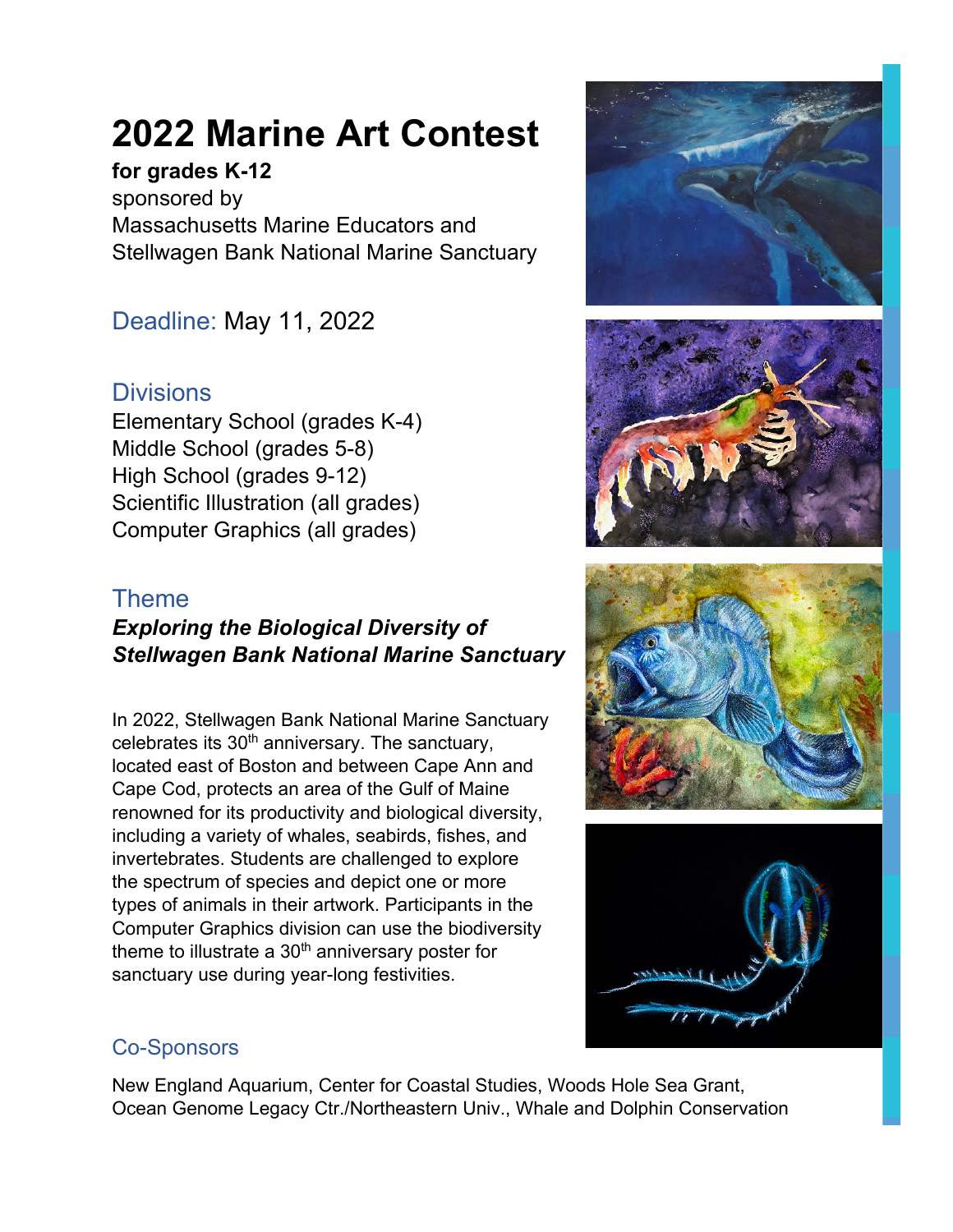### **2022 MARINE ART CONTEST**

Massachusetts Marine Educators, Stellwagen Bank National Marine Sanctuary, and cosponsors invite students in grades K-12 to enter the free 2022 Marine Art Contest. The theme is "*Exploring the Marine Biodiversity of Stellwagen Bank National Marine Sanctuary*." Art can depict one or more representative species, show a predator-prey relationship, or illustrate diverse species in a sanctuary habitat.

Special in 2022 for the Computer Graphics Division: As this year is the 30<sup>th</sup> anniversary of the sanctuary and 50<sup>th</sup> for the sanctuary system, CG entries can celebrate these milestone years (along with the biodiversity theme). Winning entries in this division will be used during anniversary events.

#### REQUIREMENTS

- $\div$  All submitted works must be entirely original works created by the student.
- Make sure that all artwork depicts species that are found in Stellwagen Bank National Marine Sanctuary, which is located in the Gulf of Maine, just off the Massachusetts coast.
- $\div$  Entries should be submitted as high-resolution digital images jpg or tiff formats preferred but high-resolution PDFs will also be accepted.
- $\cdot \cdot$  White, non-glossy paper is recommended please be careful in scanning or photographing art to avoid glare.
- Original photographs may be submitted in the computer graphics division.
- $\cdot$  Include a scan of the entry form or type the entry information in the email text area: student's name, grade, school, school address, school phone number, teacher's name and teacher's email address. Write the common and/or scientific name(s) of the animal(s) in the artwork. Attach the artwork file(s) to the email.
- Please provide home address (for mailing awards, if selected), email of parent or guardian, and phone number for correspondence purposes. For all students under age 18, make sure that a parent or guardian approves submission of the entry.
- Students are limited to two entries. Submit each entry to stellwagen@noaa.gov

#### DIVISIONS

- Elementary School Grades K-4
- Middle School Grades 5-8
- $\div$  High School Grades 9-12
- ❖ Scientific Illustration All Grades
- Computer Graphics All Grades

#### **PRIZES**

- $\geq$  1st Place: \$50 cash award, certificate.
- 2nd Place: \$30 cash award, certificate.
- $\triangleright$  3rd Place: \$15 cash award, certificate.
- $\geq$  4th-6th Places: certificate.

Additional prizes may be available. MME is working with local museums and marine institutions to acquire passes, posters, and other rewards.

#### DEADLINE and ENTRY REQUIREMENTS

**May 11, 2022**. Email entries – artwork and registration form – to [stellwagen@noaa.gov](mailto:stellwagen@noaa.gov)

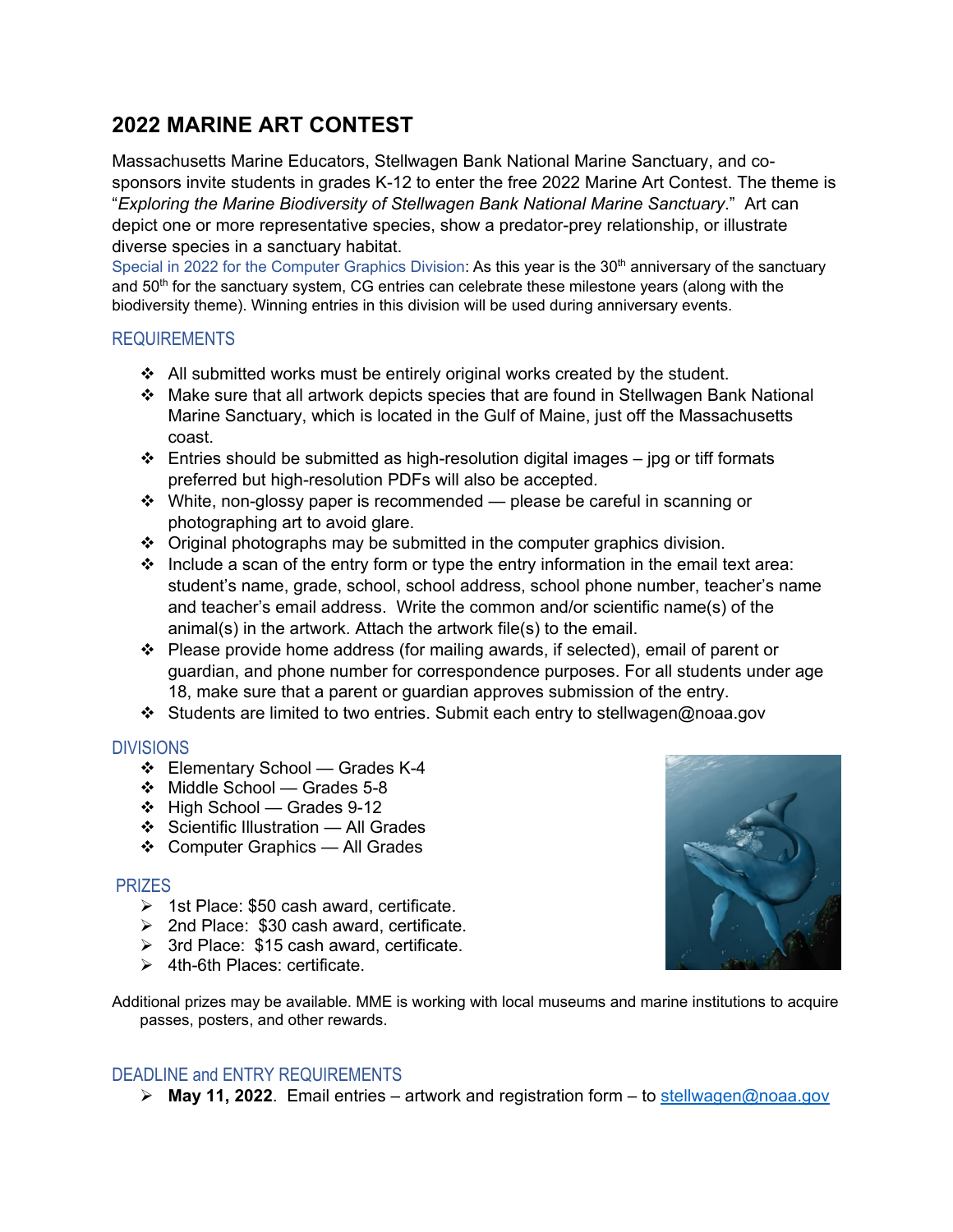#### ADDITIONAL CONTEST INFORMATION and USE OF IMAGES

- Winning artwork will be shared on the NOAA Stellwagen Bank National Marine Sanctuary and MME websites and social media (including, but not limited to, Facebook, Instagram, and Twitter). MME and co-sponsors will have unrestricted use of all submitted artwork.
- $\triangleright$  Please note that by sending your artwork to the stellwagen@noaa.gov email address, you are giving the contest sponsors permission to use the image for other purposes, such as websites and in publications of the sponsoring organizations. Credit to the artists will be applied whenever any of the art is used.
- $\triangleright$  Credit for students will include first name, last initial, grade, and school (if space allows). If students do not want names posted, please tell us in the entry email.
- $\triangleright$  Be aware of copyright rules. Copyrighted images can be used for inspiration but should not be reproduced. All work should be original to the artist.

#### WHERE TO GET MORE INFORMATION

Email [stellwagen@noaa.gov](mailto:stellwagen@noaa.gov) or [anne.smrcina@noaa.gov](mailto:anne.smrcina@noaa.gov) Phone: 781-738-2242 or 781-546-6007 [https://www.massachusettsmarineeducators.org](https://www.massachusettsmarineeducators.org/) [https://stellwagen.noaa.gov](https://stellwagen.noaa.gov/)



#### WHERE TO FIND INFORMATION and IMAGES ABOUT SANCTUARY and GULF OF MAINE SPECIES

- $\triangleright$  Stellwagen Bank National Marine Sanctuary website (newly refreshed with a variety of photo galleries -- <https://stellwagen@noaa.gov>
- Center for Coastal Studies – [https://www.coastalstudies.org](https://www.coastalstudies.org/)
- ▶ NOAA Fisheries --<https://www.fisheries.noaa.gov/find-species> (use the New England-Mid-Atlantic region tab)
- World Register of Marine Species --<https://www.marinespecies.org/>
- Encyclopedia of Life --<https://ocean.si.edu/contributors/encyclopedia-life>

#### ART CREDITS

*Mother and Calf Humpbacks* by Yun H., gr. 10, Acton-Boxborough HS (High School Division); *Krill* by Kaiya J., gr, 9, Falmouth HS (High School Division); *Wolffish* by Obadiah C., gr. 8, McCall MS, Winchester, MA (Scientific Illustration Division); *Sea Gooseberry* by Robert K., gr. 4, Franklin ES, Andover, MA (Elementary School Division); *Humpback Blowing Bubbles* by Josephine G., gr. 10, Old Colony Reg. Voc. Tech. HS, Rochester, MA (Computer Graphics Division); *Green Sea Turtle Face* by Noah C., gr. 6, Franklin MS Wheaton, IL (Middle School Division).